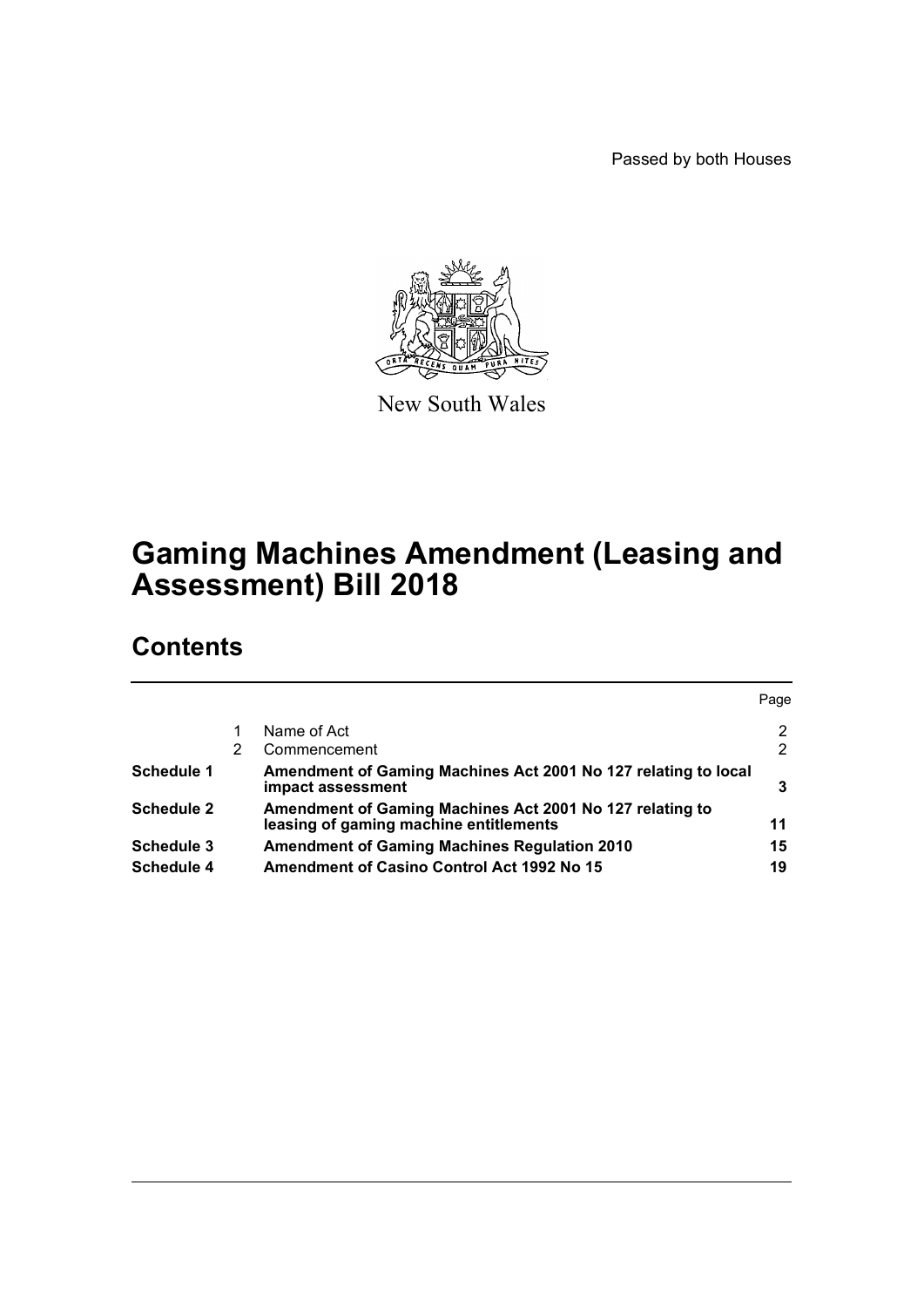*I certify that this public bill, which originated in the Legislative Assembly, has finally passed the Legislative Council and the Legislative Assembly of New South Wales.*

> *Clerk of the Legislative Assembly. Legislative Assembly, Sydney, , 2018*



New South Wales

# **Gaming Machines Amendment (Leasing and Assessment) Bill 2018**

Act No , 2018

An Act to amend the *Gaming Machines Act 2001* to provide for the leasing of gaming machine entitlements and to make further provision in respect of transfers of gaming machine entitlements, local impact assessment, caps on the number of gaming machine entitlements and special provisions for country hotels; and for other purposes.

*I have examined this bill and find it to correspond in all respects with the bill as finally passed by both Houses.*

*Assistant Speaker of the Legislative Assembly.*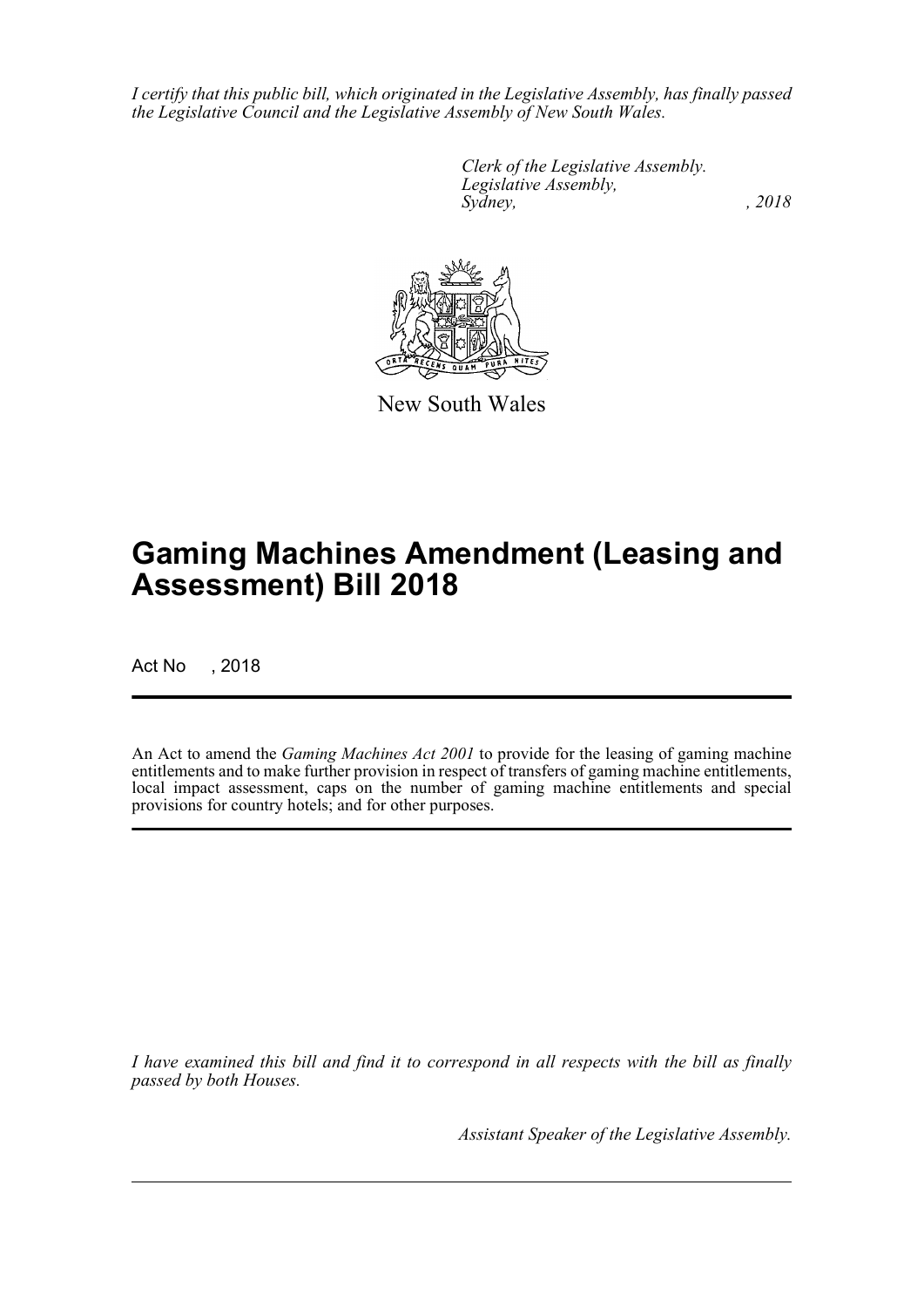# <span id="page-2-0"></span>**The Legislature of New South Wales enacts:**

### **1 Name of Act**

This Act is the *Gaming Machines Amendment (Leasing and Assessment) Act 2018*.

### <span id="page-2-1"></span>**2 Commencement**

This Act commences on a day or days to be appointed by proclamation.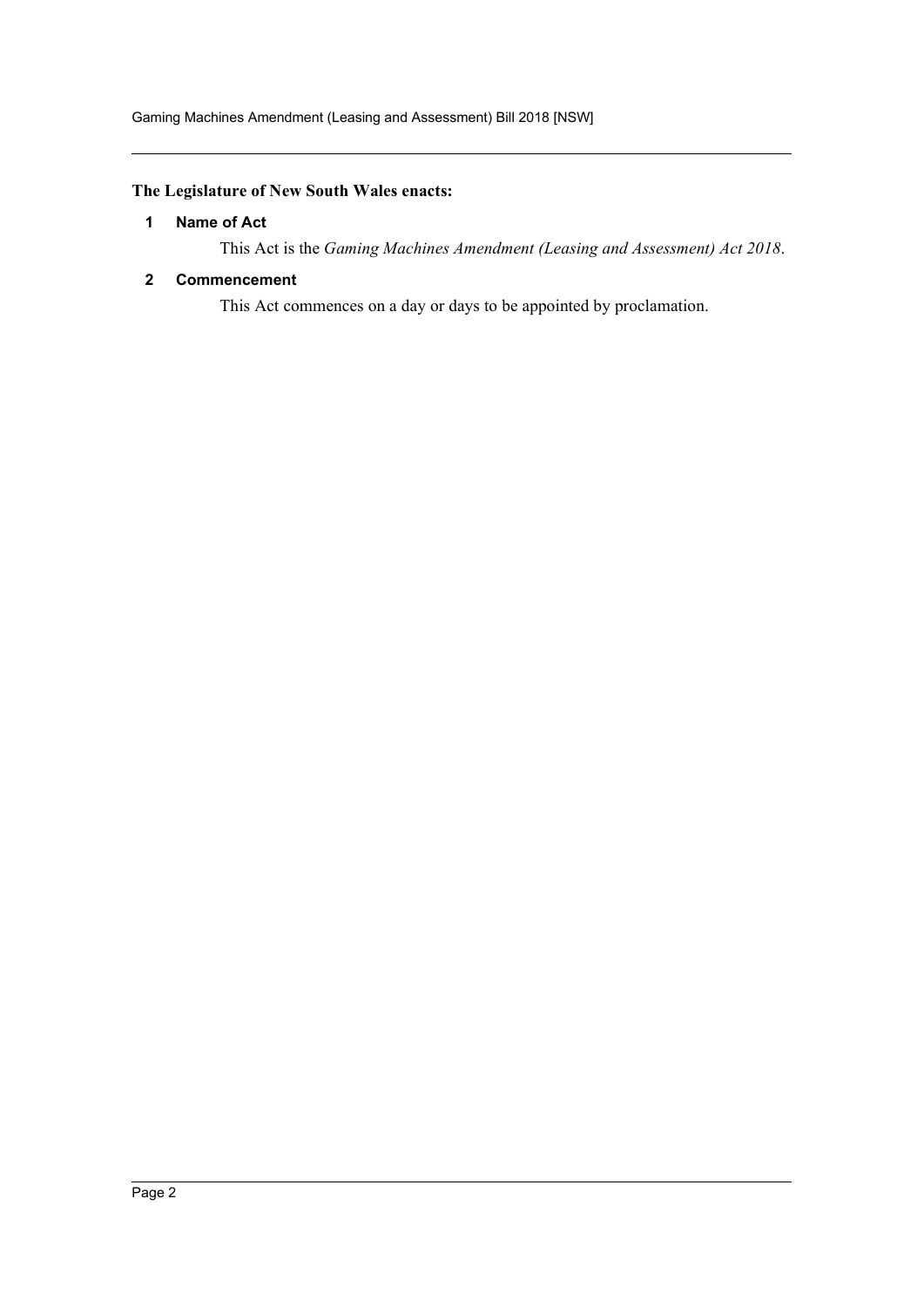# <span id="page-3-0"></span>**Schedule 1 Amendment of Gaming Machines Act 2001 No 127 relating to local impact assessment**

### **[1] Section 4 Definitions**

Insert in alphabetical order in section 4 (1):

*local statistical area* means a geographical area defined for the time being as a Statistical Area Level 2 under the Australian Statistical Geography Standard published by the Australian Bureau of Statistics.

*threshold increase application*—see section 34.

*venue* means a hotel or the premises of a club.

### **[2] Section 4 (3)**

Insert after section 4 (2):

(3) A reference in this Act to a gaming machine entitlement held by a hotel or club, or to a gaming machine entitlement of a hotel or club, is a reference to a gaming machine entitlement held in respect of the hotel or club licence.

### **[3] Section 20 General requirements relating to transfer of gaming machine entitlements**

Insert "(referred to in this Division as the *transfer block and forfeiture requirements*)" after "requirements" in section 20 (3).

### **[4] Section 20 (5)**

Omit section 20 (5) and (6). Insert instead:

Section 20A provides exceptions to the transfer block and forfeiture requirements of subsection  $(3)$  for country hotels.

# **[5] Section 20A**

Insert after section 20:

### **20A Exceptions for transfers of country hotel gaming machine entitlements**

- (1) A gaming machine entitlement held by a country hotel (the *transferring hotel*) may be transferred as authorised by this section despite the transfer block and forfeiture requirements of section  $20(3)$ , and those requirements do not apply to a transfer authorised by this section.
- (2) The transfer of one gaming machine entitlement in any period of 12 months is authorised by this section if:
	- (a) the transfer is to another hotel licence that is held in relation to a country hotel, and
	- (b) the gaming machine threshold for the transferring hotel is not more than 8.
- (3) The transfer of up to 6 gaming machine entitlements at the one time is authorised by this section if:
	- (a) the gaming machine threshold for the transferring hotel is not more than 6, and
	- (b) the transfers of those gaming machine entitlements are all completed at the same time (whether or not pursuant to separate transactions), and
	- (c) the transfers of those gaming machine entitlements will result in the number of gaming machine entitlements held by the transferring hotel being reduced to zero.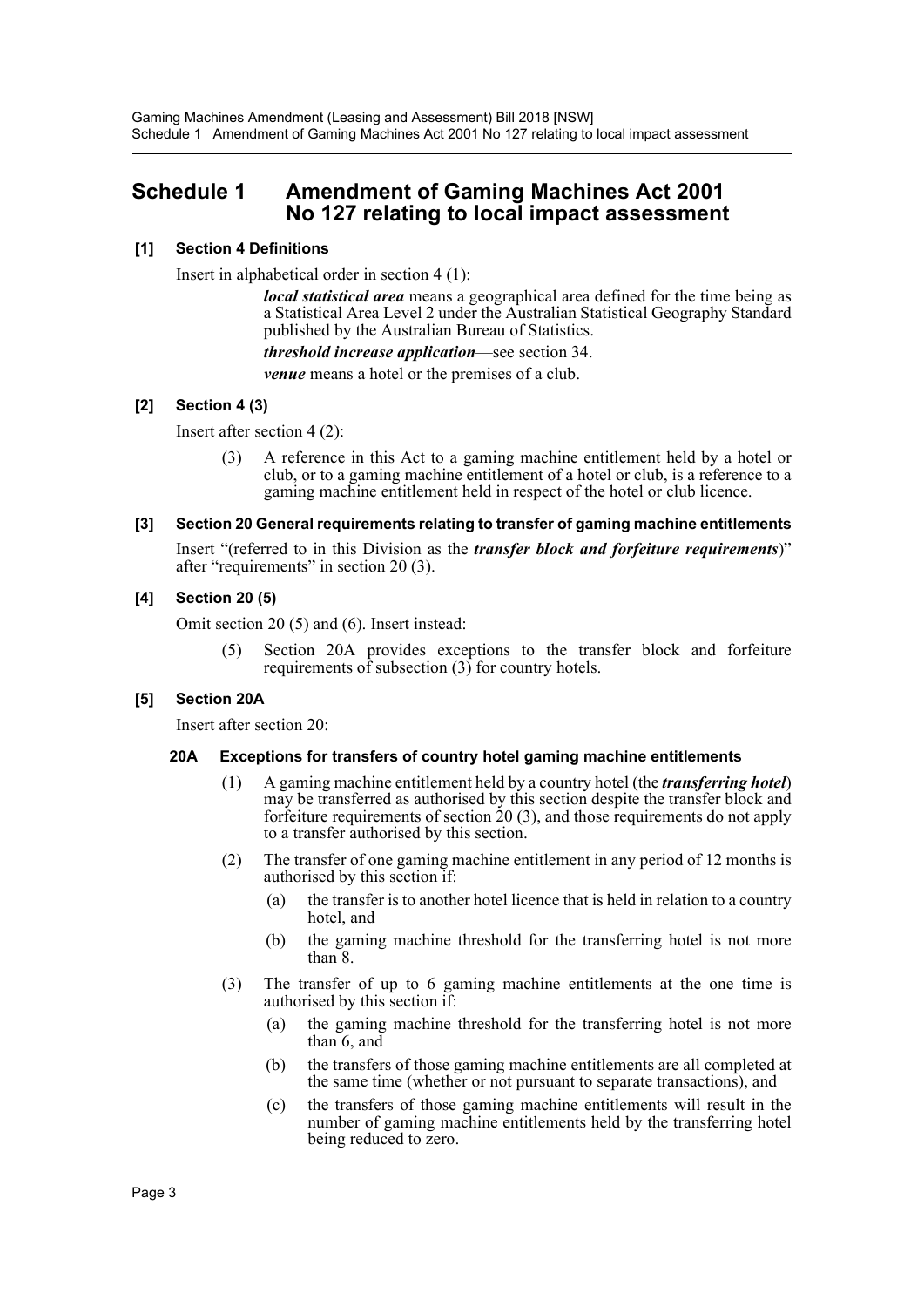- (4) The transfer block and forfeiture requirements of section 20 (3) continue to apply in respect of any subsequent transfer of gaming machine entitlements of the transferring hotel in any period of 12 months in which the transferring hotel transfers one gaming machine entitlement as authorised by this section.
- (5) When a transfer of 2 or more gaming machine entitlements at the same time as authorised by this section reduces the number of gaming machine entitlements held by the transferring hotel to zero, the transferring hotel is not permitted to acquire any gaming machine entitlements for 24 months after the transfer.

### **[6] Section 21 Other provisions relating to transfer of gaming machine entitlements**

Omit "no more than one block of gaming machine entitlements" from section 21 (1). Insert instead "no more than 2 blocks of gaming machine entitlements".

### **[7] Section 21 (1A)**

Omit the subsection. Insert instead:

- (1A) The forfeiture to the Authority of one gaming machine entitlement per transfer block is not required when gaming machine entitlements held in respect of the premises from which a hotel or club licence is removed under the *Liquor Act 2007* are transferred to other premises if:
	- (a) those other premises are situated in the same local statistical area as the previous premises, or
	- (b) those other premises are situated in the same local government area as the previous premises and the classification of the local statistical area in which those other premises are situated is the same as or ranked lower than the classification of the local statistical area in which the previous premises were situated.

# **[8] Section 32A**

Insert after section 32:

### **32A Caps on gaming machine entitlements in particular areas**

(1) In this section:

*Fairfield LGA* means the Fairfield local government area.

*restricted increase area* means any local statistical area of the State that is classified as a Band 3 LSA (not being an area within Fairfield LGA) and that the Authority determines from time to time to be a restricted increase area for the purposes of this section.

- (2) The Authority may determine from time to time the maximum number of gaming machine entitlements to be permitted in Fairfield LGA or a restricted increase area and that number is the *area cap* for the area concerned.
- (3) The following restrictions apply to a threshold increase application for a venue in an area for which there is an area cap if granting the application would result in the total of the gaming machine thresholds for all the venues in the area exceeding the area cap:
	- (a) if the venue is in Fairfield LGA the application must not be granted,
	- (b) if the venue is in a restricted increase area the application can only be granted if the threshold increase application is not required to be accompanied by an LIA (as provided by section 35).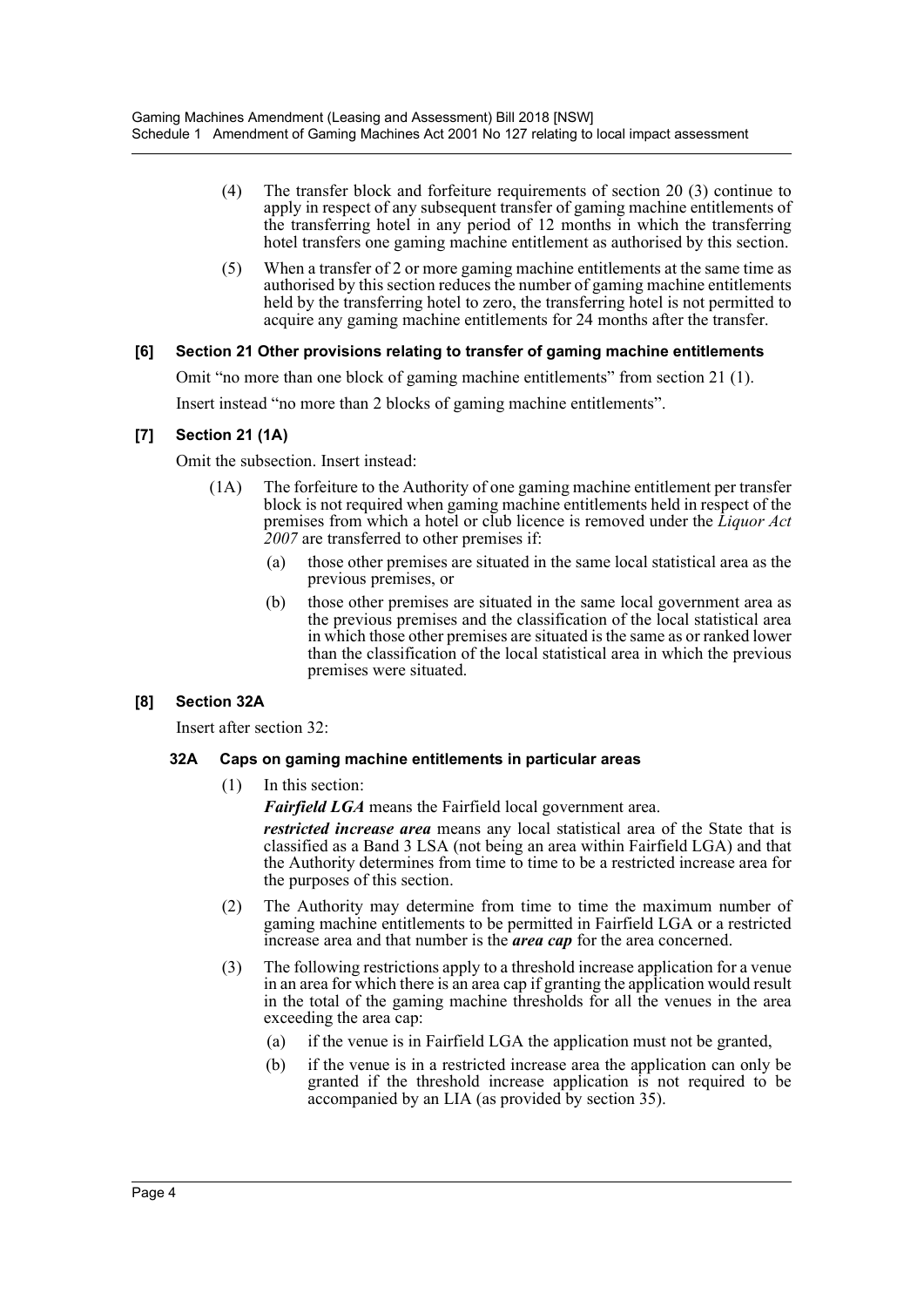(4) For the purposes of a determination under this section of the total of the gaming machine thresholds for venues in an area, the gaming machine threshold for a venue is not to be reduced by a lease of gaming machine entitlements by the venue (with the result that for the purposes of this section the venue's gaming machine threshold is to be determined as if no gaming machine entitlements had been leased by the venue).

**Note.** Section 25B (Effect of lease of gaming machine entitlements) would otherwise result in the gaming machine threshold for the lessor venue being reduced by the number of entitlements leased.

- (5) The following arrangements apply to determinations under this section:
	- (a) the Authority may vary or revoke a determination at any time,
	- (b) a determination and any variation or revocation of a determination must be notified by the Authority on a publicly available website.

# **[9] Section 33**

Omit the section. Insert instead:

# **33 Classification of local statistical areas**

- (1) For the purposes of this Act, each local statistical area of the State is to be classified by the Authority as:
	- (a) a Band 1 LSA, or
	- (b) a Band 2 LSA, or
	- (c) a Band 3 LSA.
- (2) For the purposes of this Act there is a hierarchy of classification of local statistical areas under this section as follows:
	- (a) Band 1 LSA is ranked lower than both Band 2 LSA and Band 3 LSA,
	- (b) Band 2 LSA is ranked lower than Band 3 LSA.

**Note.** The ranking of bands is relevant for section 35 (2).

- (3) The Authority is to specify the classification of local statistical areas on a publicly available website.
- (4) The classification of any local statistical area under this section may be varied from time to time by the Authority.

# **[10] Section 34 Application to increase gaming machine threshold**

- Insert after section 34 (4):
	- (4A) The Authority must determine a threshold increase application within the time required by the regulations.

# **[11] Section 35 Requirements relating to threshold increase applications**

Omit "LGA" wherever occurring. Insert instead "LSA".

# **[12] Section 35 (1), (2), (6) (a)–(c) and (8)**

Omit "A LIA" and "a LIA" wherever occurring.

Insert instead "An LIA" and "an LIA", respectively.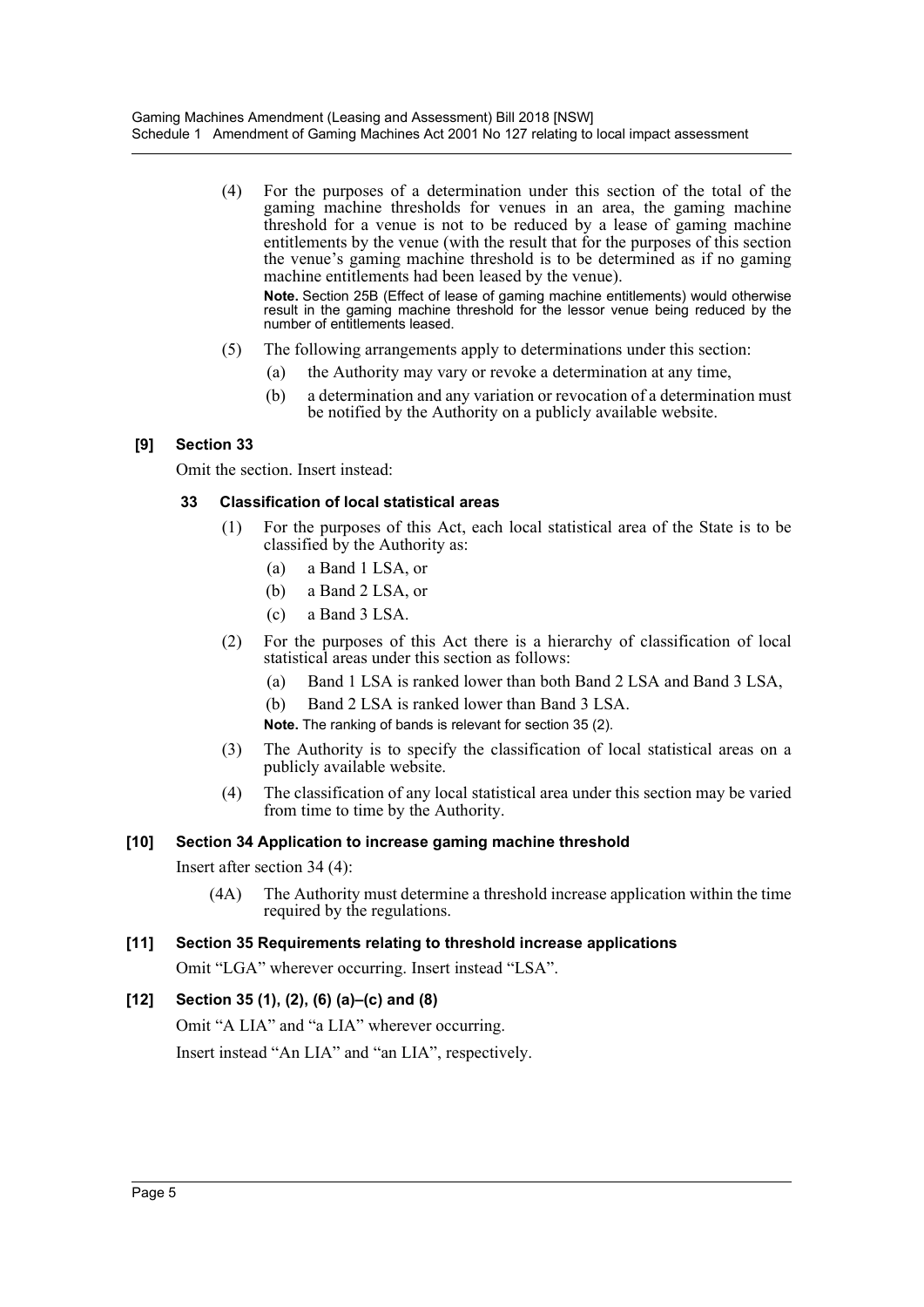# **[13] Section 35 (2)**

Omit "if the application is made together with a transfer application and either or both of the following apply".

Insert instead "if the application is made together with a transfer or lease application and any one or more of the following apply".

# **[14] Section 35 (2) (b)–(d)**

Omit section 35 (2) (b). Insert instead:

- (b) the relevant venue and the hotel or club from which the gaming machine entitlements or permits are proposed to be transferred or leased by the transfer or lease application (the *transferring/lessor venue*) are situated in the same local statistical area,
- (c) the relevant venue and the transferring/lessor venue are situated in the same local government area and the classification of the local statistical area in which the transferring/lessor venue is situated is the same as or ranked higher than the classification of the local statistical area in which the relevant venue is situated,
- (d) the relevant venue and the transferring/lessor venue are situated in adjoining local statistical areas (whether or not in the same local government area) and the classification of the local statistical area in which the transferring/lessor venue is situated is the same as or ranked higher than the classification of the local statistical area in which the relevant venue is situated.

### **[15] Section 35 (2A)**

Omit "*transfer application*". Insert instead "*transfer or lease application*".

# **[16] Section 35 (2A) (a)**

Omit the paragraph. Insert instead:

(a) an application under section 19 or 25 for the Authority's approval of the transfer or lease of gaming machine entitlements to the relevant venue,

# **[17] Section 35 (2B)**

Insert after section 35 (2A):

(2B) If a threshold increase application that is not required to be accompanied by an LIA is approved, the applicant must within 1 month after the approval provide a local impact statement for the venue (containing such information about the venue and the impact of the approved increase as the Authority may determine) to such persons and bodies as the applicant would have been required to notify of the proposed application had it been required to be accompanied by a class 2 LIA.

### **[18] Section 35 (6) (b)**

Insert ", which may include a requirement to verify any information by statutory declaration" after "LIA".

# **[19] Section 36 Approval of LIA by Authority**

Omit "a LIA" wherever occurring. Insert instead "an LIA".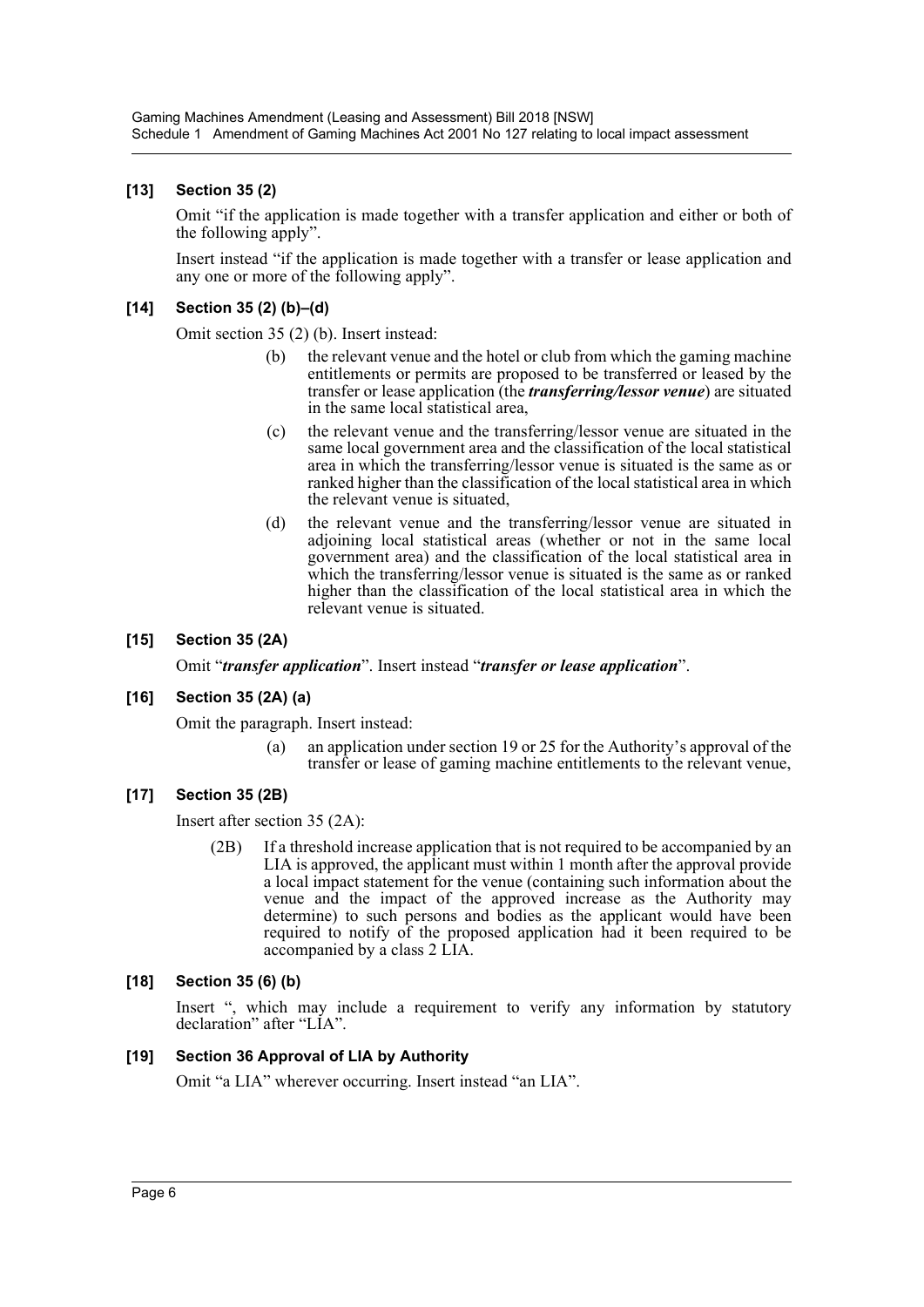### **[20] Section 36 (3) (e)**

Insert at the end of section 36 (3) (d):

, and

(e) it is otherwise appropriate that the LIA be approved.

### **[21] Sections 36A and 36B**

Insert after section 36:

#### **36A Community benefit requirement—payment of money to Responsible Gambling Fund**

(1) A community benefit requirement cannot be wholly or partly satisfied by a payment of money except a payment to the Secretary under the *Casino Control Act 1992* for payment into the Responsible Gambling Fund as a *community benefit payment* under this Act.

**Note.** Section 115B of the *Casino Control Act 1992* provides that a payment under this Act into the Responsible Gambling Fund is to be applied for such purposes as the Minister determines for the benefit of local communities in which gaming machine thresholds for venues have increased.

- (2) A community benefit payment by a venue is to be taken into account by the Authority in the determination of a threshold increase application as if it were a contribution to the local community where the venue is situated.
- (3) In this section, *community benefit requirement* means a requirement under section 36 that a proposed increase in the gaming machine threshold for a venue will:
	- (a) provide a positive contribution towards the local community where the venue is situated, or
	- (b) have an overall positive impact on the local community where the venue is situated.

#### **36B Community benefit requirement—consideration of additional positive contributions**

- (1) In determining a threshold increase application, the Authority is to have regard to additional positive contributions by the venue in connection with the proposed increase and may decide to treat those additional positive contributions as being in partial satisfaction of a community benefit requirement (so as to reduce what is required to satisfy a community benefit requirement).
- (2) In this section:

*additional positive contributions* means any of the following actions by a venue:

- (a) the putting in place of harm minimisation and responsible gambling measures that are in addition to measures already required by law,
- (b) the application of funds by a club to community development and support that constitutes Category 1 harm minimisation expenditure in excess of the amount that entitles the club to the maximum reduction in gaming machine tax under section 17 of the *Gaming Machine Tax Act 2001*,
- (c) the payment of money by a club into the ClubGRANTS Fund (established under section 17A of the *Gaming Machine Tax Act 2001*),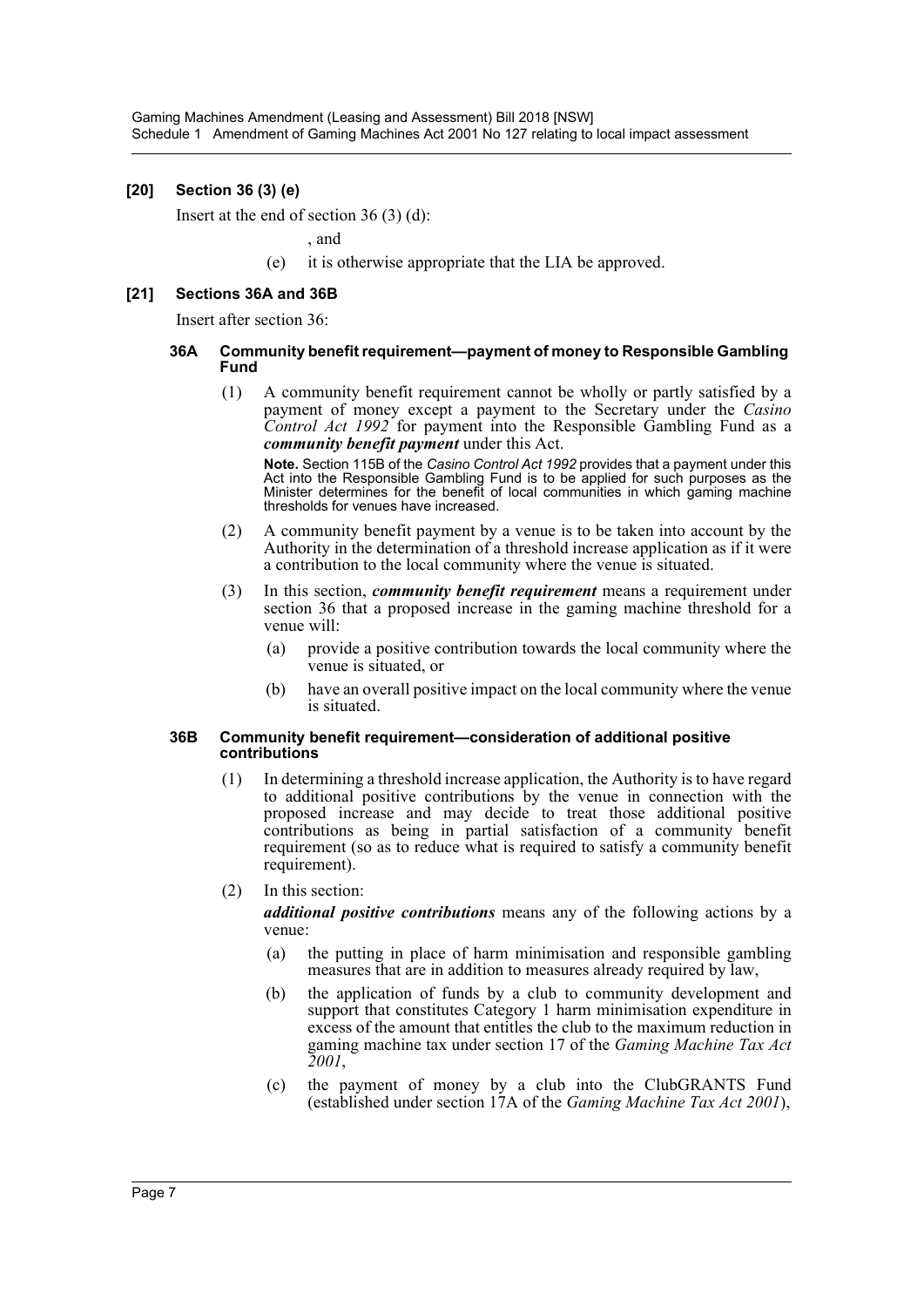(d) such other actions as the regulations prescribe as additional positive contributions for the purposes of this section.

*Category 1 harm minimisation expenditure* means expenditure for projects or services that constitute Category 1 projects and services under the ClubGRANTS guidelines (referred to in section 16 of the *Gaming Machine Tax Act 2001*) and that in the opinion of the Authority are concerned with harm minimisation.

*community benefit requirement* has the same meaning as in section 36A.

### **[22] Section 36C**

Insert before section 37:

### **36C Guidelines for threshold increase applications**

- (1) The Authority may publish guidelines about the operation of this Division for the purpose of providing guidance in respect of the requirements of this Division relating to threshold increase applications.
- (2) Without limitation, the guidelines may provide guidance about the following:
	- (a) what the Authority considers to be a positive contribution towards a local community or an overall positive impact on a local community,
	- (b) conditions that the Authority may impose on its approval of an LIA.
- (3) The guidelines do not limit the Authority's discretion when deciding in a particular case what constitutes a positive contribution towards a local community or an overall positive impact on a local community, or in deciding to impose conditions on an approval.

### **[23] Section 37**

Omit the section. Insert instead:

### **37 Limited period for acquiring gaming machine entitlements**

- (1) If a threshold increase application is approved, the relevant venue is permitted to acquire gaming machine entitlements for the number of gaming machines by which the venue's gaming machine threshold is increased (its *approved increase in gaming machine entitlements*) but can only do so during the limited period provided for by this section.
- (2) The limited period during which a venue can acquire its approved increase in gaming machine entitlements is:
	- (a) for a threshold increase application required to be accompanied by a class 1 LIA—2 years from the date of approval of the application, or
	- (b) for a threshold increase application required to be accompanied by a class 2 LIA—5 years from the date of approval of the application, or
	- (c) for any other threshold increase application—12 months from the date of approval of the application.
- (3) The Authority may in a particular case extend or further extend the limited period during which a venue can acquire its approved increase in gaming machine entitlements.
- (4) If a relevant venue has not acquired its approved increase in gaming machine entitlements before the end of the limited period for doing so, the Authority is to decrease the gaming machine threshold for the venue by the number of gaming machine entitlements by which the number acquired fell short of the approved increase.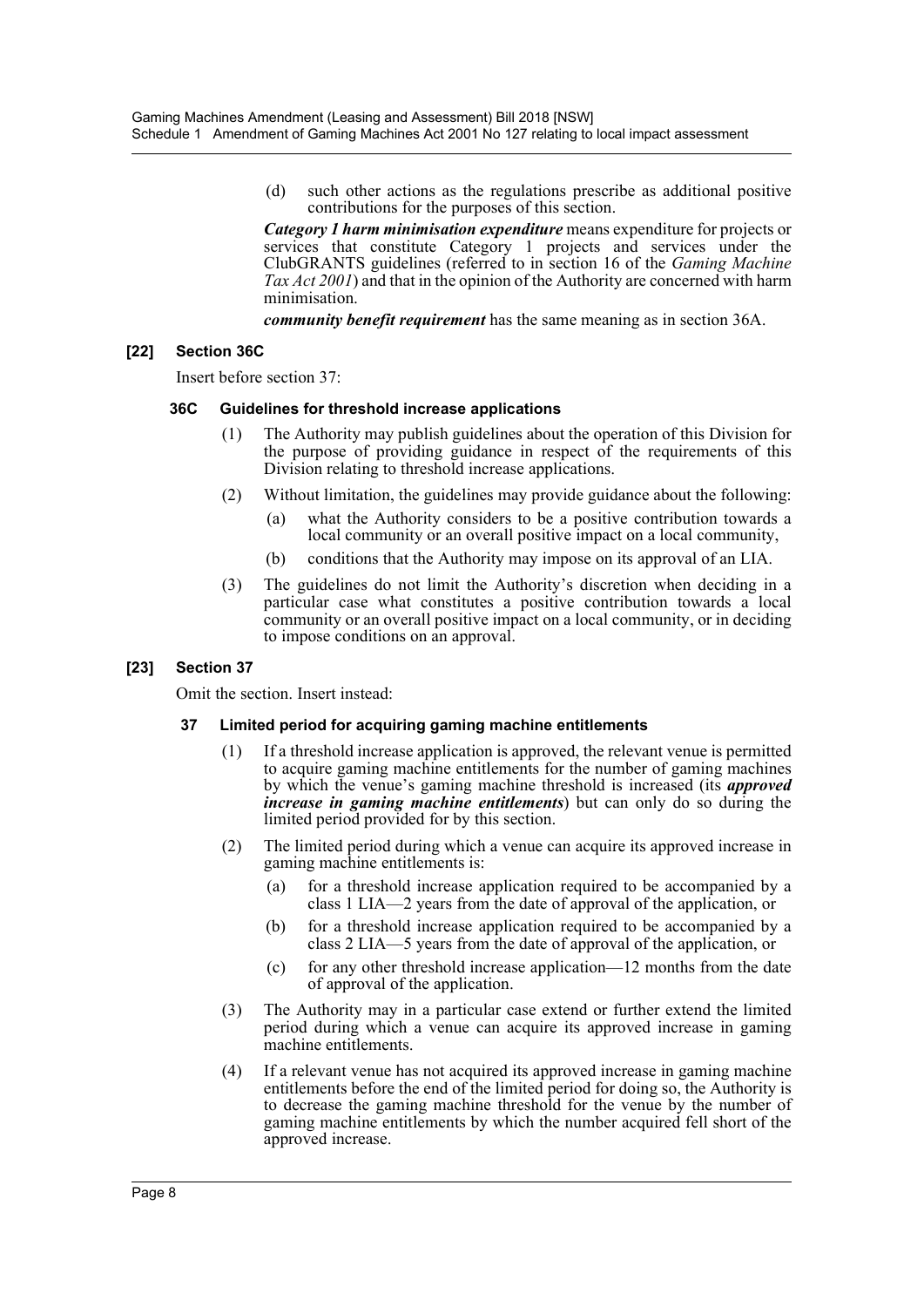- (5) If a gaming machine entitlement is acquired by lease, the limited period in which the entitlement can be acquired under this section stops running during the term of the lease.
- (6) A reference in this section to a gaming machine entitlement includes, if the relevant venue is a hotel, a reference to a permit.

### **[24] Section 37A Special provision for clubs establishing in new development areas**

Omit "Band 1 LGA" from section 37A (1). Insert instead "Band 1 LSA or Band 2 LSA".

### **[25] Section 37A (2) (b)**

Omit "local government area". Insert instead "local statistical area".

### **[26] Section 37C Special provision relating to de-amalgamated clubs**

Omit "if the relevant premises" from section 37C (1). Insert instead "if".

# **[27] Section 37C (1) (a)–(a2)**

Omit section 37C (1) (a). Insert instead:

- (a) the relevant premises are situated in the same local statistical area as the premises of the amalgamated club from which gaming machine entitlements are proposed to be transferred to the relevant premises, or
- (a1) the premises of the amalgamated club and the relevant premises are situated in the same local government area and the classification of the local statistical area in which the premises of the amalgamated club are situated is the same as or ranked higher than the classification of the local statistical area in which the relevant premises are situated, or
- (a2) the premises of the amalgamated club and the relevant premises are situated in adjoining local statistical areas (whether or not in the same local government area) and the classification of the local statistical area in which the premises of the amalgamated club are situated is the same as or ranked higher than the classification of the local statistical area in which the relevant premises are situated, or

# **[28] Section 37C (1) (b) and (c)**

Insert "the relevant premises" before "are situated" wherever occurring.

**[29] Section 37C (1) (b) and (c)**

Omit "LGA" wherever occurring. Insert instead "LSA".

**[30] Section 37C (1) and (2)**

Omit "a LIA" wherever occurring. Insert instead "an LIA".

**[31] Section 61A Limit on number of MTGMs in clubs** Omit "a MTGM" from section 61A (1). Insert instead "an MTGM".

# **[32] Section 205 Additional functions of Authority** Omit "local government areas" from section 205 (1) (b). Insert instead "local statistical areas".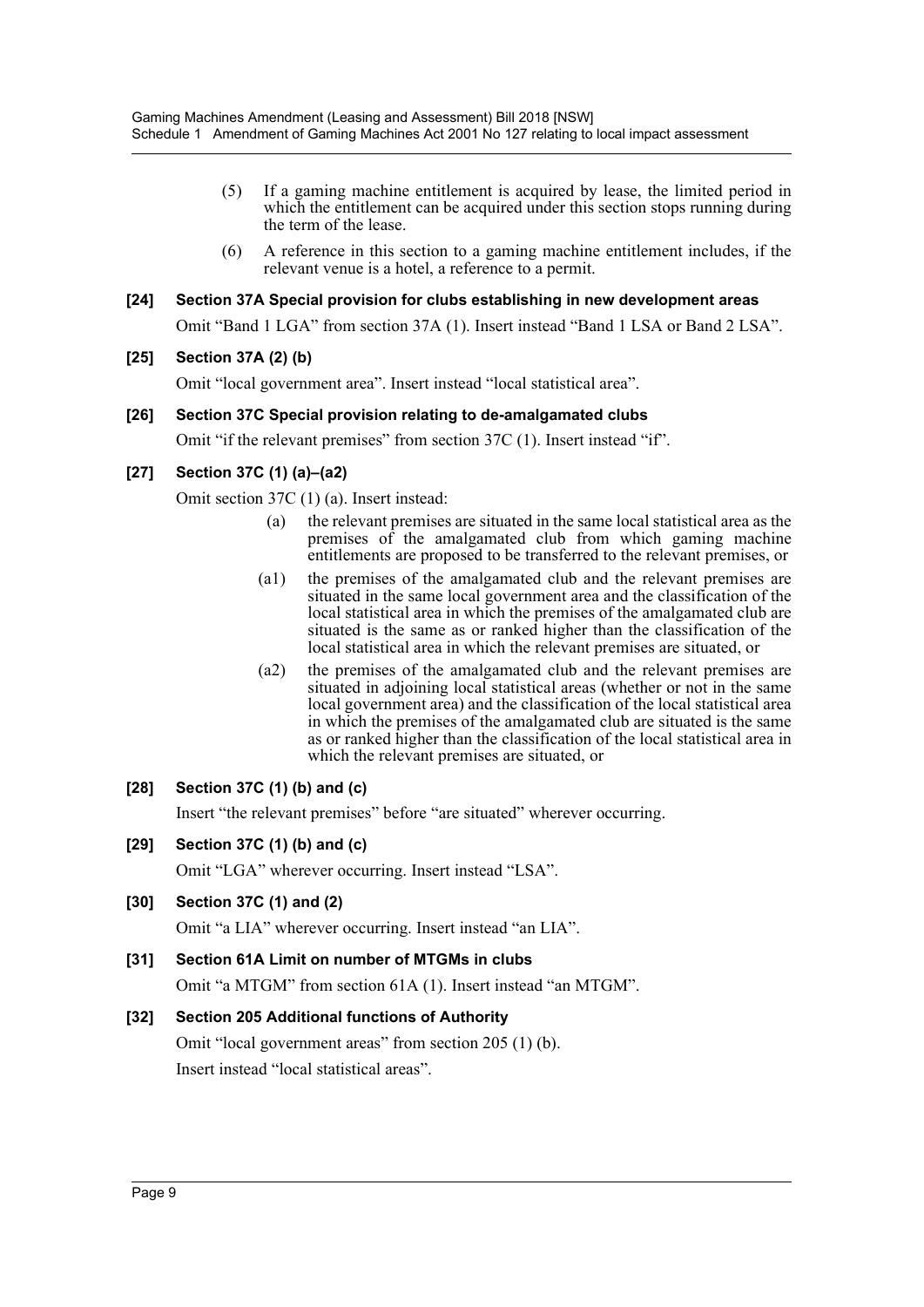### **[33] Schedule 1 Savings, transitional and other provisions**

Insert at the end of the Schedule, with appropriate Part and clause numbering:

# **Part Provisions consequent on enactment of Gaming Machines Amendment (Leasing and Assessment) Act 2018**

### **Definition**

In this Part:

*amending Act* means the *Gaming Machines Amendment (Leasing and Assessment) Act 2018*.

### **Threshold increase applications**

- (1) An amendment made by the amending Act extends to a threshold increase application and any related transfer application made on or after the date of introduction into Parliament of the Bill for the amending Act and before the commencement of the amendment (not being an application determined before the commencement of the amendment).
- (2) For the purposes of this Part, a *related transfer application* is an application for the Authority's approval of the transfer of a gaming machine entitlement that is made together with a threshold increase application.

#### **Transitional arrangements for local statistical areas**

An amendment made by the amending Act to change a reference in this Act or the regulations from a reference to local government area to a reference to local statistical area does not apply to or in respect of an application for the Authority's approval of the transfer of a gaming machine entitlement made before the commencement of the amendment (unless the application is made together with a threshold increase application and so is a related transfer application).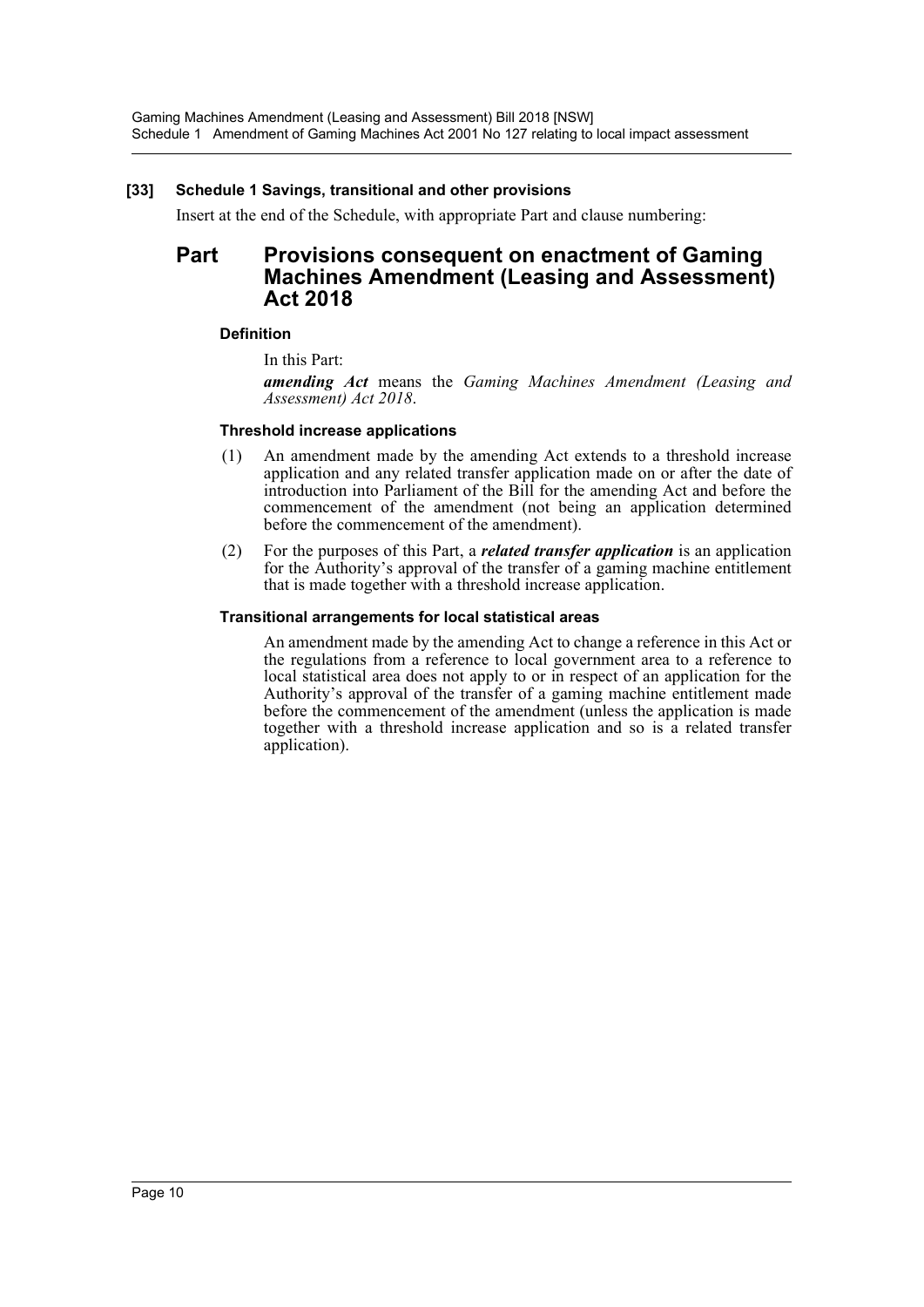# <span id="page-11-0"></span>**Schedule 2 Amendment of Gaming Machines Act 2001 No 127 relating to leasing of gaming machine entitlements**

### **[1] Section 14 Restrictions on number of gaming machine entitlements and permits held**

Insert at the end of the section:

**Note.** When gaming machine entitlements are leased, the gaming machine threshold for the lessor is reduced by the number of entitlements leased, and the gaming machine entitlements are considered to be held by the lessee during the lease. See Division 2A.

### **[2] Section 19 Transfer of gaming machine entitlements**

Insert at the end of section 19 (1):

**Note.** Division 2A also provides for the leasing of gaming machine entitlements.

### **[3] Part 3, Division 2A**

Insert after Division 2:

# **Division 2A Leasing of gaming machine entitlements**

### **24 Leasing of gaming machine entitlements permitted**

- (1) An eligible hotel or eligible club can lease any (or all) of the gaming machine entitlements held by it.
- (2) A gaming machine entitlement held by an eligible hotel can only be leased to another hotel (whether or not an eligible hotel), and a gaming machine entitlement held by an eligible club can only be leased to another club (whether or not an eligible club).
- (3) A club is an *eligible club* if the gaming machine threshold for the club premises does not exceed 30.
- (4) A hotel is an *eligible hotel* if the gaming machine threshold for the hotel does not exceed 10.
- (5) The leasing of a gaming machine entitlement is not a transfer of the gaming machine entitlement and a gaming machine entitlement cannot be transferred while it is leased.

**Note.** The requirements of Division 2 for the transfer of gaming machine entitlements (including requirements for the forfeiture of entitlements on transfer) do not apply to the leasing of gaming machine entitlements.

(6) The subleasing of a gaming machine entitlement is not permitted.

### **25 Lease requires approval of Authority**

- (1) A lease of a gaming machine entitlement does not have any effect unless the lease is approved by the Authority and complies with the requirements of this Division and any requirements of the regulations.
- (2) A lease of a gaming machine entitlement cannot be varied so as to change the term of the lease or the number of gaming machine entitlements leased except with the approval of the Authority.
- (3) The termination of a lease of a gaming machine entitlement otherwise than by expiration of the term of the lease does not have effect until written notice of the termination has been given to the Authority by the lessor and lessee.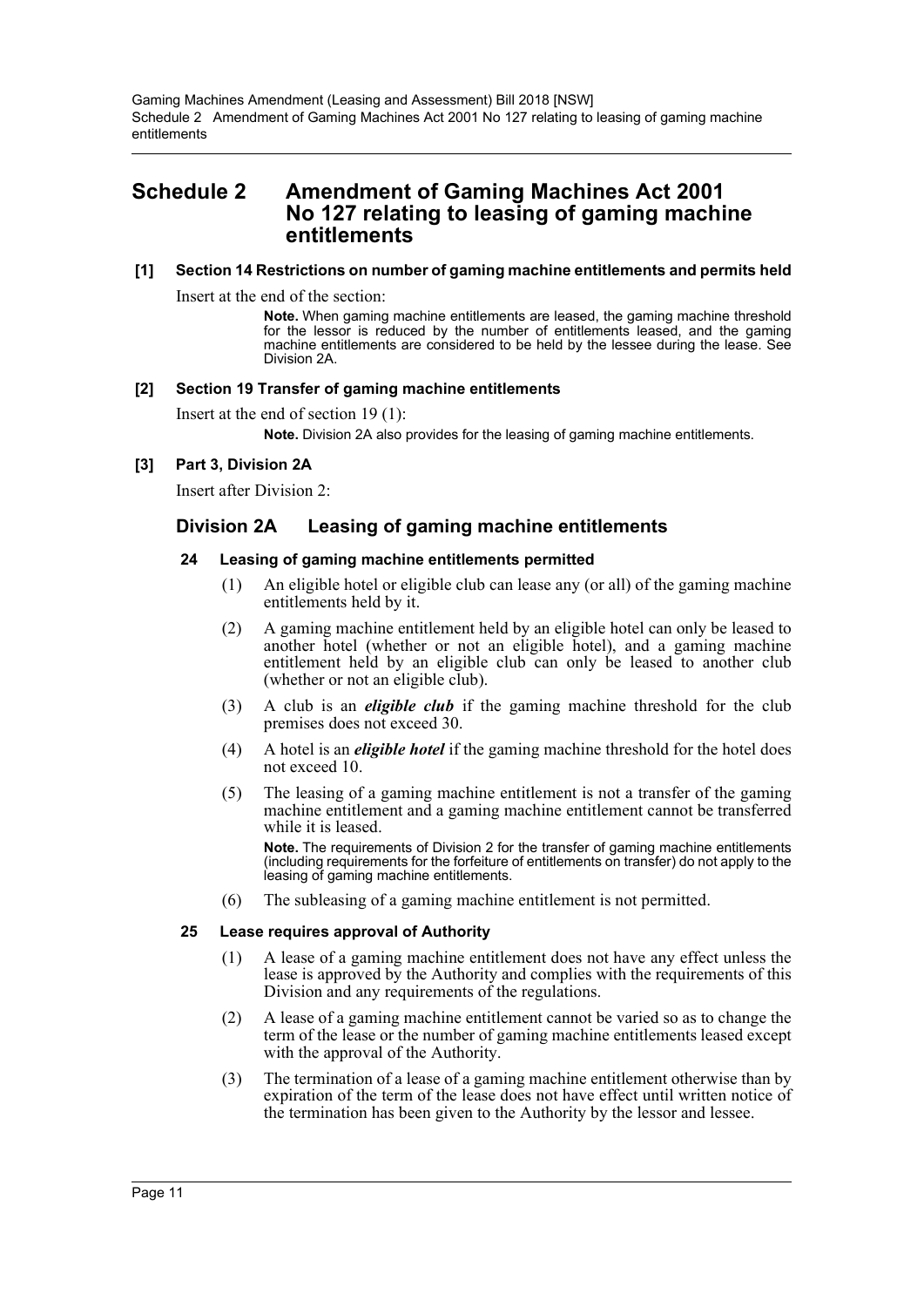- (4) An application for the Authority's approval of the lease of a gaming machine entitlement must:
	- (a) be accompanied by the fee (if any) prescribed by the regulations, and
	- (b) be accompanied by such particulars or other matter as may be required by the Authority in relation to the proposed lease, and
	- (c) in the case of an application for the lease of an entitlement held by a hotel—demonstrate, to the satisfaction of the Authority, that the proposed lease is supported by each person who, in the opinion of the Authority, has a financial interest in the hotel licence, and
	- (d) be in the form and made in the manner determined by the Authority from time to time.
- (5) A person is taken to have a financial interest in a hotel licence for the purposes of this section if the person is entitled to receive any income derived from the business carried on under the authority of the licence or any other financial benefit or financial advantage from the carrying on of the business (whether the entitlement arises at law or in equity or otherwise). However, a person is not to be considered as having a financial interest in a hotel licence by reason only of being the owner of the hotel.

### **25A Standard form of lease**

- (1) The Authority may approve a standard form of lease of gaming machine entitlements.
- (2) The Authority may refuse to approve a lease of gaming machine entitlements for which there is an approved standard form if the lease is not in that form.
- (3) The Authority's approval of a standard form of lease may provide for the following:
	- (a) the terms of the lease,
	- (b) more than one standard form of lease for use for different classes of venues or in different circumstances,
	- (c) the addition of terms to, or the omission or variation of terms in, a standard form of lease in specified circumstances.
- (4) A lease of gaming machine entitlements for which a standard form is approved may include additional terms that are not inconsistent with the terms set out in the standard form.

### **25B Effect of lease of gaming machine entitlements**

- (1) The following provisions apply to a lease of a gaming machine entitlement held by a hotel or club (the *lessor venue*) to another hotel or club (the *lessee venue*):
	- (a) the lease operates as a lease by the licensee for the time being of the lessor venue to the licensee for the time being of the lessee venue (with the result that a transfer of the licence of the lessor venue or lessee venue does not affect the operation or continuation of the lease and does not require any assignment of lease),
	- (b) during the lease the lessee venue has the benefit of the gaming machine entitlement and the lessor venue does not have the benefit of the gaming machine entitlement,
	- (c) during the lease the gaming machine entitlement is considered to be a gaming machine entitlement acquired and held by the lessee venue and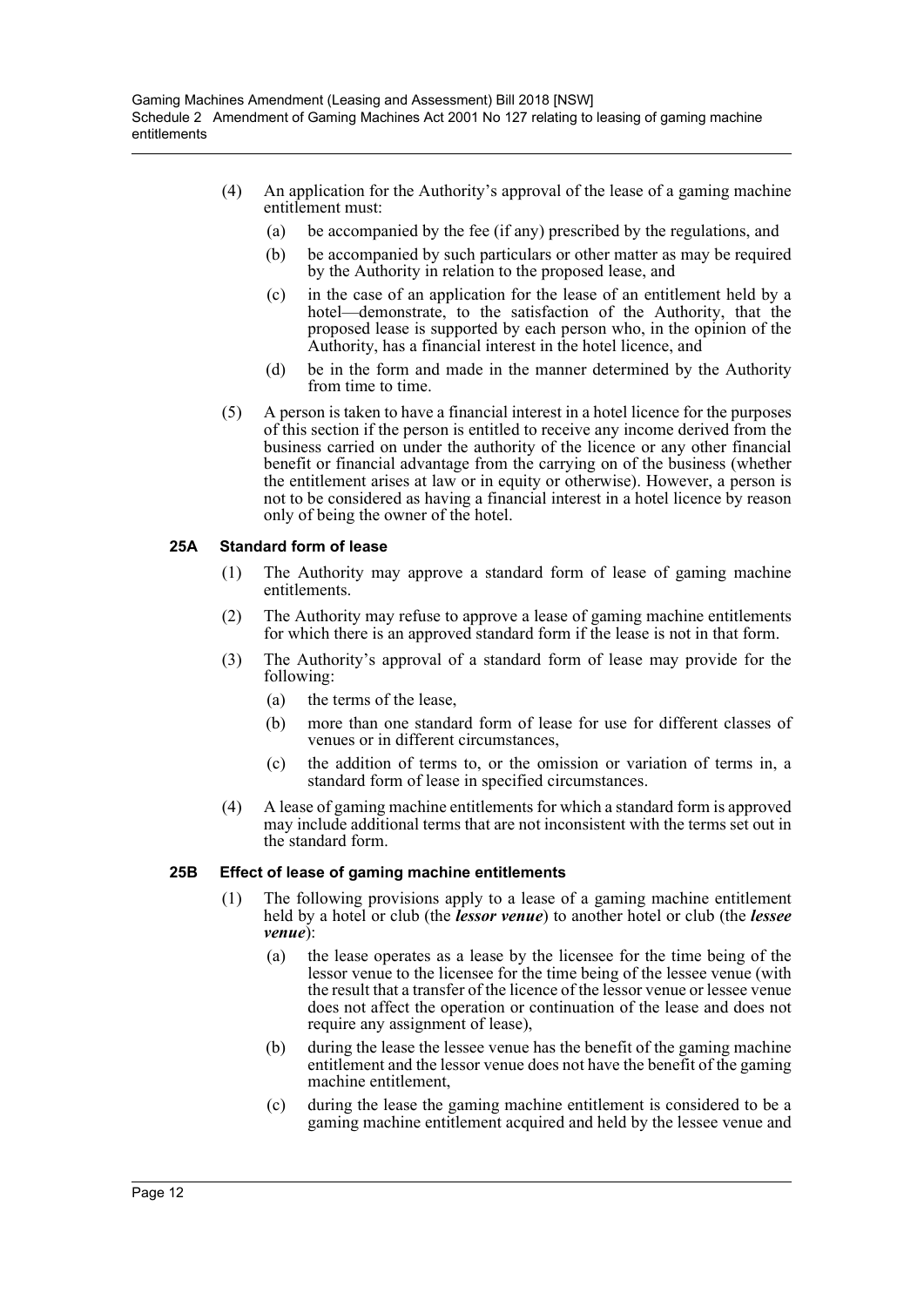counts towards the total number of gaming machine entitlements held by the lessee venue,

- (d) the gaming machine entitlement is not considered to be held by the lessor venue during the lease,
- (e) during the lease the gaming machine threshold for the lessor venue is reduced by the number of entitlements leased.

**Note.** Section 32A (Caps on gaming machine entitlements in particular areas) provides that for the purposes of a cap under that section the gaming machine threshold for a venue is not to be reduced by a lease of gaming machine entitlements.

Gaming machine tax (which is imposed on profits from a gaming machine) is payable by the hotel or club where the gaming machine is kept. When a gaming machine entitlement is leased, it is the lessee venue that is liable for that tax because the gaming machine is kept by the lessee venue.

- (2) At the end of the lease, the gaming machine threshold for the lessee venue is reduced by the number of entitlements leased unless a threshold increase application that was made together with an application for approval of the lease was accompanied by an LIA, or was not required to be accompanied by an LIA because of section 35 (2) (a).
- (3) While any gaming machine entitlement of a hotel or club is leased, the hotel or club licence cannot be removed under the *Liquor Act 2007* to other premises unless:
	- (a) those other premises are situated in the same local statistical area as the previous premises, or
	- (b) those other premises are situated in the same local government area as the previous premises and the classification of the local statistical area in which those other premises are situated is the same as or ranked lower than the classification of the local statistical area in which the previous premises were situated.
- (4) The Authority is not to decrease the gaming machine threshold for a venue because the venue has not acquired its approved increase in gaming machine entitlements before the end of the limited period for doing so (as required by section 37) to the extent that the gaming machine threshold has already been reduced under this section at the end of a lease of gaming machine entitlements.

### **25C Levy payable for lease of gaming machine entitlement**

- (1) A levy is to be paid in respect of a lease of a gaming machine entitlement approved by the Authority.
- (2) The amount of the levy is the amount fixed by or determined in accordance with the regulations.
- (3) The levy is payable by the lessee to the Secretary under the *Casino Control Act 1992* for payment into the Responsible Gambling Fund as gaming machine lease levy under this Act.

**Note.** Section 115B of the *Casino Control Act 1992* provides that a payment under this section into the Responsible Gambling Fund is to be applied for such purposes as the Minister determines for the benefit of local communities in which gaming machine thresholds for venues have increased.

(4) The levy is payable at the time of the application for the Authority's approval of the lease (for which purpose the proposed lessee is considered to be the lessee) or in accordance with such other arrangements as the Authority may approve.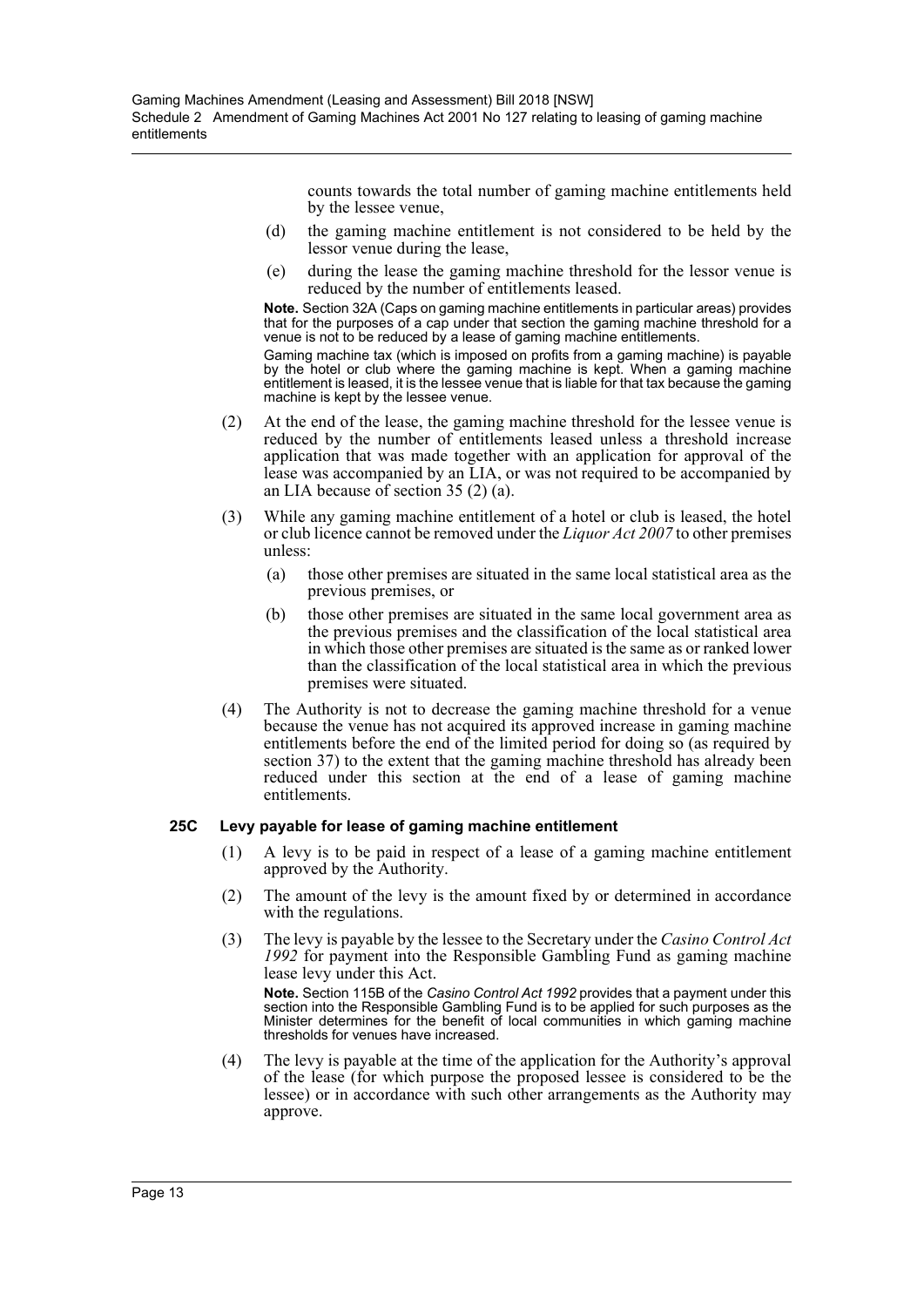(5) A levy paid under this section in respect of a lease is not refundable on account of early termination of the lease.

### **[4] Section 32 Gaming machine thresholds for venues**

Insert "or a gaming machine entitlement held by the hotel or club has been leased (whether or not the lease is still in force)" after "increased" in section 32 (6).

### **[5] Section 61A Limit on number of MTGMs in clubs**

Insert after section 61A (4):

(5) An application for authorisation to keep an MTGM on the premises of a club cannot be granted if the application relies on an increase in the number of gaming machine entitlements held by the club that results from a lease of those gaming machine entitlements.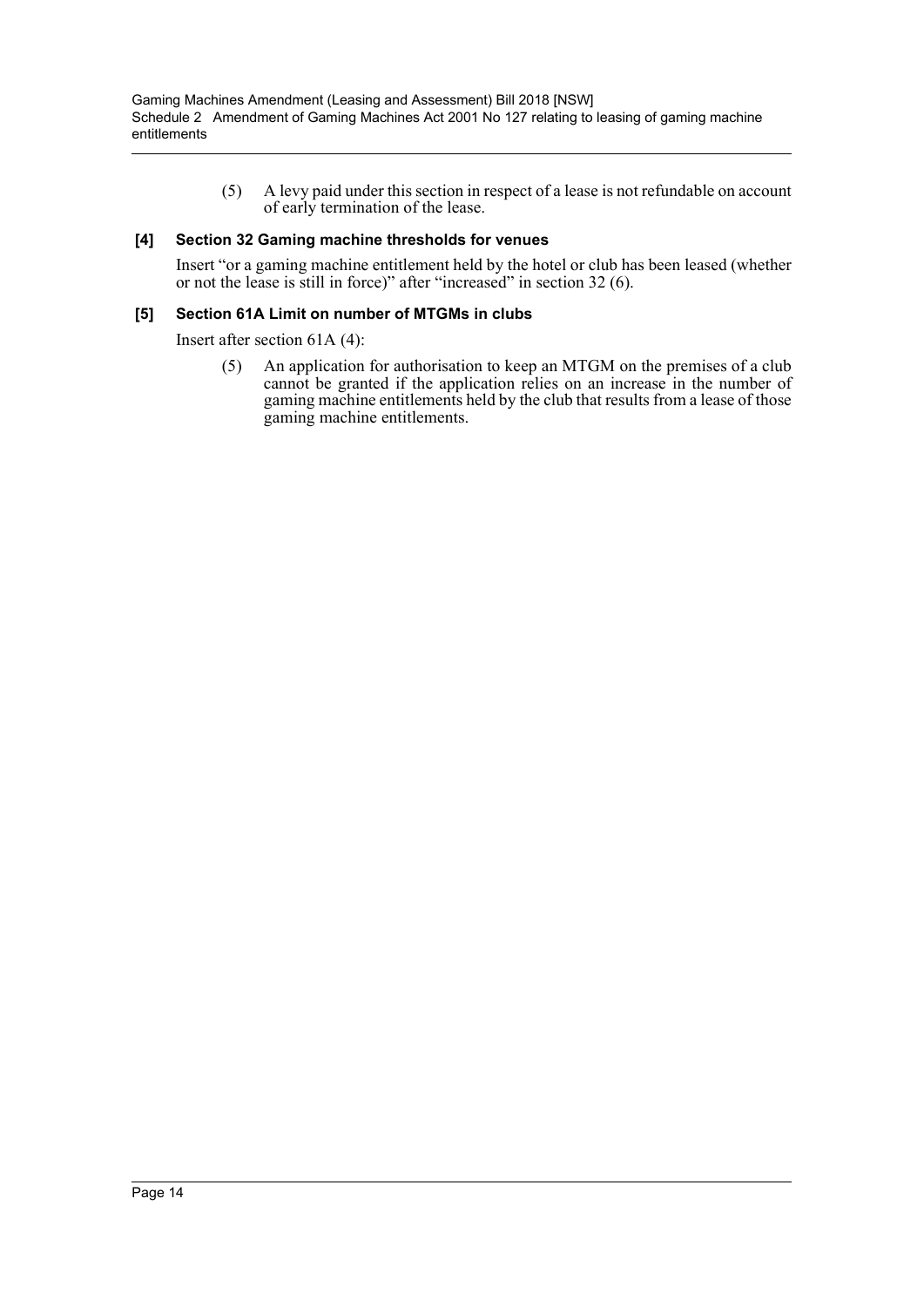# <span id="page-15-0"></span>**Schedule 3 Amendment of Gaming Machines Regulation 2010**

### **[1] Clause 37 Threshold increase applications—consultation requirements**

Omit "local government area" from clause 37 (2) (e).

Insert instead "local statistical area".

# **[2] Clause 37 (2) (f)**

Insert after clause 37 (2) (e):

(f) such other organisations (*community services organisations*) as are listed by the local council for the area in which the relevant venue is situated as organisations engaged in the provision in the local community of services relating to welfare, emergency relief, financial assistance, Aboriginal health, Aboriginal legal assistance, or gambling and addiction counselling or treatment.

# **[3] Clause 37 (3) (d) and (e)**

Omit clause 37 (3) (d). Insert instead:

- (d) the date (referred to as the *date for close of submissions*) by which submissions about the proposed application may be made, being a date that is not earlier than 90 days after the date of the notification,
- (e) the date on which the proposed application is intended to be made to the Authority, being a date that is not less than 21 days after the date for close of submissions.

# **[4] Clause 37 (4)**

Omit the subclause. Insert instead:

- (4) The class 2 LIA that is provided with a threshold increase application must include:
	- (a) a report on the results of the consultation process under this clause (with details of any meetings or discussions held in relation to the proposed application and the outcomes of those meetings or discussions), and
	- (b) a list (verified by statutory declaration of the hotelier or secretary of the club concerned) of the community services organisations notified of the proposed application.

# **[5] Clause 38 Class 1 LIA—information to be provided**

Insert after clause 38 (c):

(d) details of any additional positive contributions by the venue (as referred to in section 36B of the Act) in connection with the threshold increase application.

# **[6] Clause 39 Class 2 LIA—information to be provided**

Omit "local government area" from clause 39 (1) (c) wherever occurring. Insert instead "local statistical area".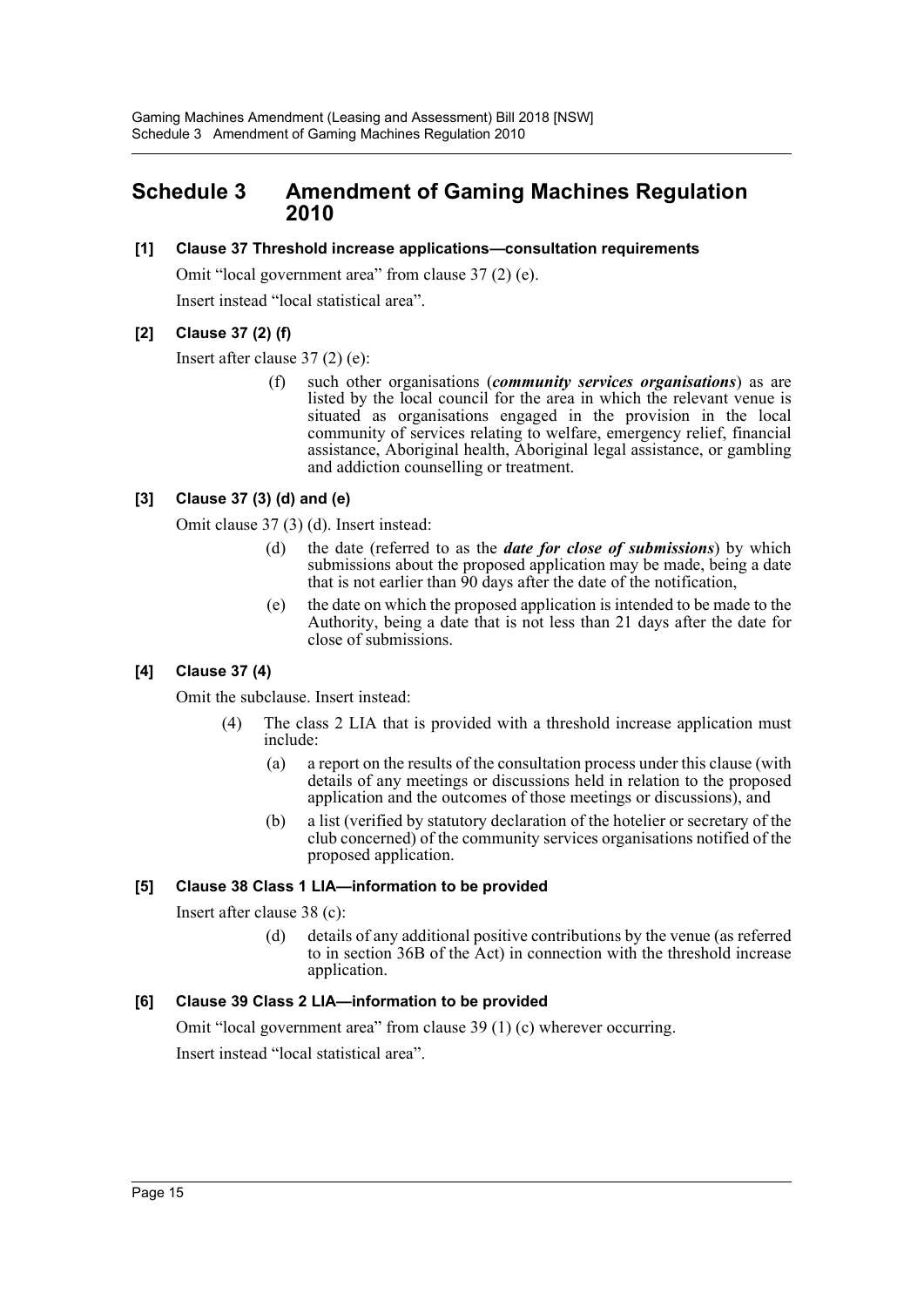# **[7] Clause 39 (2) (f)**

Omit the paragraph. Insert instead:

(f) details of any additional positive contributions by the venue (as referred to in section 36B of the Act) in connection with the threshold increase application.

### **[8] Clause 40A Special provision for clubs establishing adjacent to new development areas**

Omit "Band 1 LGA" from clause 40A (1). Insert instead "Band 1 LSA or Band 2 LSA".

### **[9] Clause 40A (2) (b)**

Omit "local government area". Insert instead "local statistical area".

### **[10] Clause 40A (3)**

Omit " $(1)$  and  $(2)$ ".

### **[11] Clause 41 Consultation and advertising requirements**

Insert after clause  $41(2)(b)$  (iii):

(iv) such other organisations (*community services organisations*) as are listed by the local council for the area in which the relevant venue is situated as organisations engaged in the provision in the local community of services relating to welfare, emergency relief, financial assistance, Aboriginal health, Aboriginal legal assistance, or gambling and addiction counselling or treatment.

# **[12] Clause 41 (3)**

Omit the subclause. Insert instead:

(3) The applicant must advise each of the persons and bodies referred to in subclause (2) that they may make a written submission to the Authority in relation to the application and the LIA within 60 days (for a class 1 LIA) or 90 days (for a class 2 LIA) after the date notified on the Liquor & Gaming NSW website as the date on which the application was posted on that website.

# **[13] Clause 41 (3A)**

Insert after clause 41 (3):

(3A) The applicant must provide the Authority with a list (verified by statutory declaration of the hotelier or secretary of the club concerned) of the community services organisations that have been provided with a copy of the application.

# **[14] Clause 41 (5) (d)**

Omit the paragraph. Insert instead:

(d) advise that any person may make a submission to the Authority in relation to the application and the LIA within 60 days (for a class 1 LIA) or 90 days (for a class 2 LIA) after the date notified on the Liquor  $\&$ Gaming NSW website as the date on which the application was posted on that website.

### **[15] Clause 42 LIA not required with certain threshold increase applications that involve "excess" permits**

Omit the clause.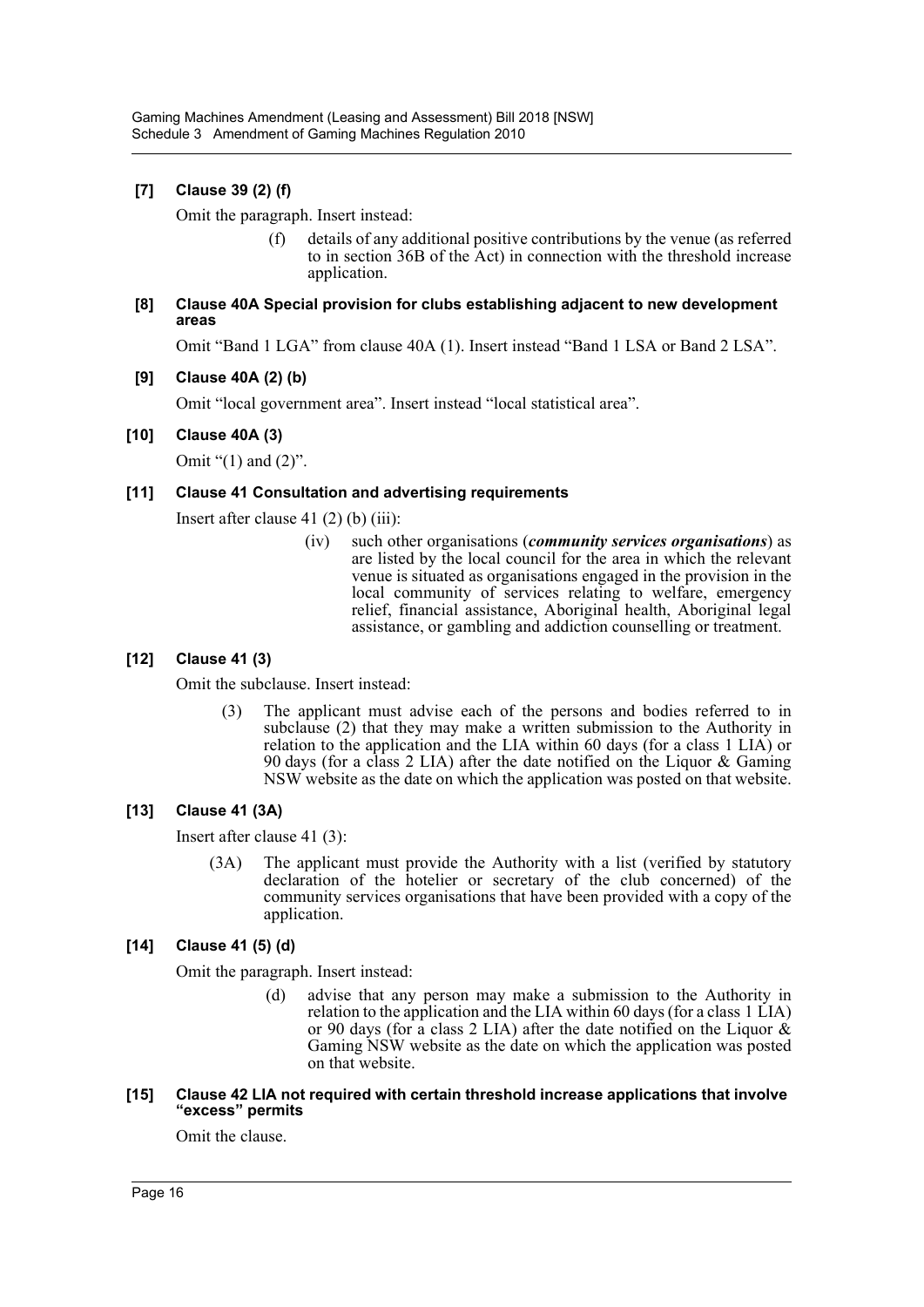### **[16] Clause 44A**

Insert after clause 44:

### **44A Time within which threshold increase applications to be dealt with**

- (1) The Authority must determine a threshold increase application:
	- (a) in the case of an application that is not required to be accompanied by an LIA—within 60 days after the application is made, or
	- (b) in the case of an application that is required to be accompanied by a class 1 LIA—within 150 days after the date notified on the Liquor & Gaming NSW website as the date on which the application was posted on that website, or
	- (c) in the case of an application that is required to be accompanied by a class 2 LIA—within 180 days after the last day for the making of submissions on the application.
- (2) An application is not considered to have been made until the Authority has accepted the application as being complete and properly made.
- (3) The period within which an application must be determined by the Authority is extended by any period allowed by the Authority for the provision of additional information by the applicant.

### **[17] Clause 45B**

Insert after clause 45A:

### **45B Gaming machine lease levy**

The amount of the levy payable under section 25C of the Act in respect of a lease of a gaming machine entitlement approved by the Authority is the amount equal to 5% of the total of all lease payments due under the lease for the full term of the lease.

### **[18] Clause 147AA**

Insert after clause 147:

### **147AA Application for Authority's approval of lease of gaming machine entitlements**

For the purposes of section 25 (4) (a) of the Act, the prescribed application fee is \$250.

### **[19] Clause 156A**

Omit the clause. Insert instead:

### **156A Meaning of "metropolitan area"**

For the purposes of the Act, the area of each of the following local councils is described as a metropolitan area:

Bayside Council, Blacktown City Council, Blue Mountains City Council, Burwood Council, Camden Council, Campbelltown City Council, Canterbury-Bankstown Council, Central Coast Council, City of Canada Bay Council, City of Parramatta Council, Council of the City of Sydney, Cumberland Council, Fairfield City Council, Georges River Council, Hawkesbury City Council, Inner West Council, Ku-ring-gai Council, Lake Macquarie City Council, Lane Cove Municipal Council, Liverpool City Council, Mosman Municipal Council, Newcastle City Council, North Sydney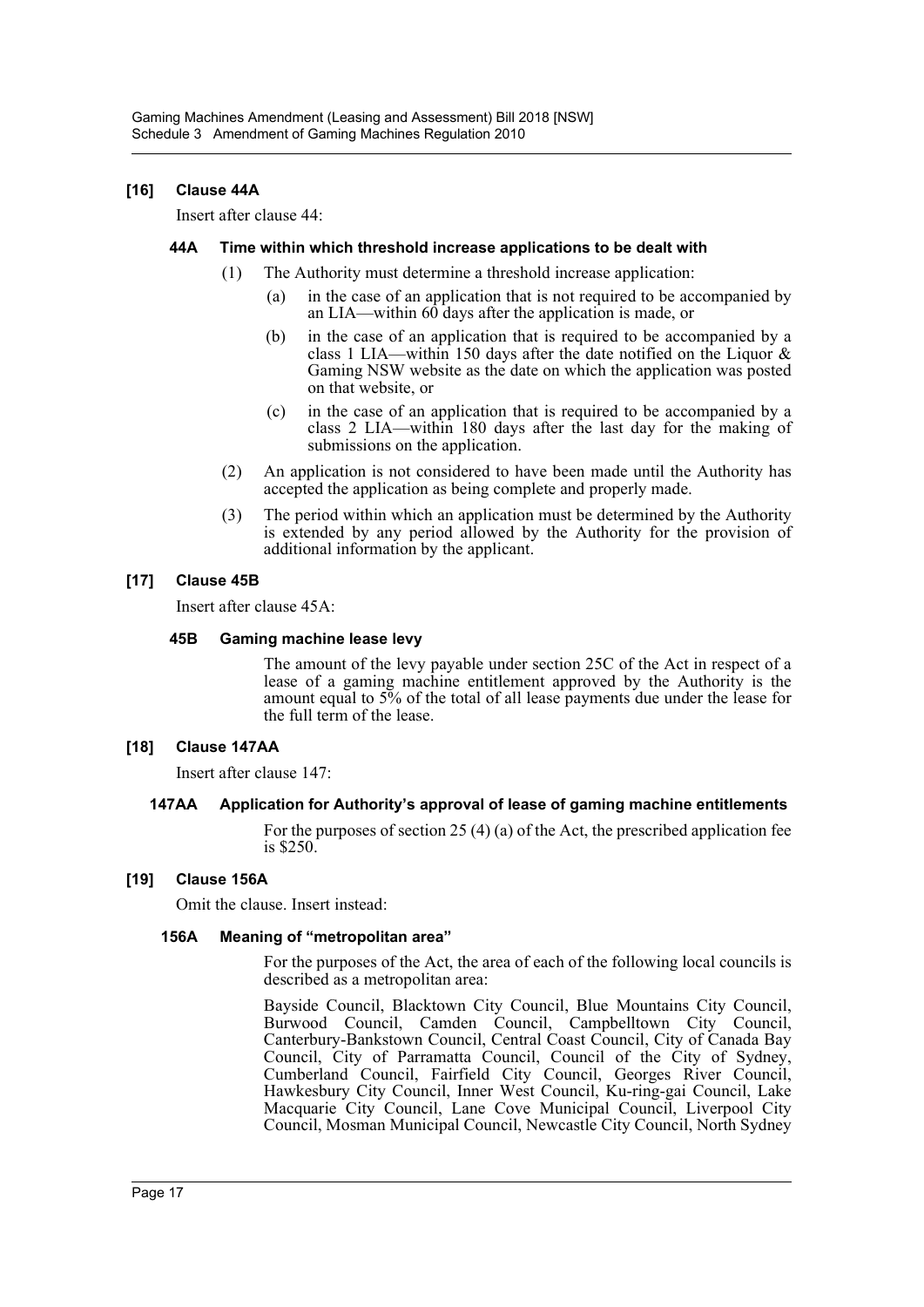Council, Northern Beaches Council, Penrith City Council, Randwick City Council, Ryde City Council, Strathfield Municipal Council, Sutherland Shire Council, The Council of the Municipality of Hunters Hill, The Council of the Shire of Hornsby, The Hills Shire Council, Waverley Council, Willoughby City Council, Wollongong City Council, Woollahra Municipal Council.